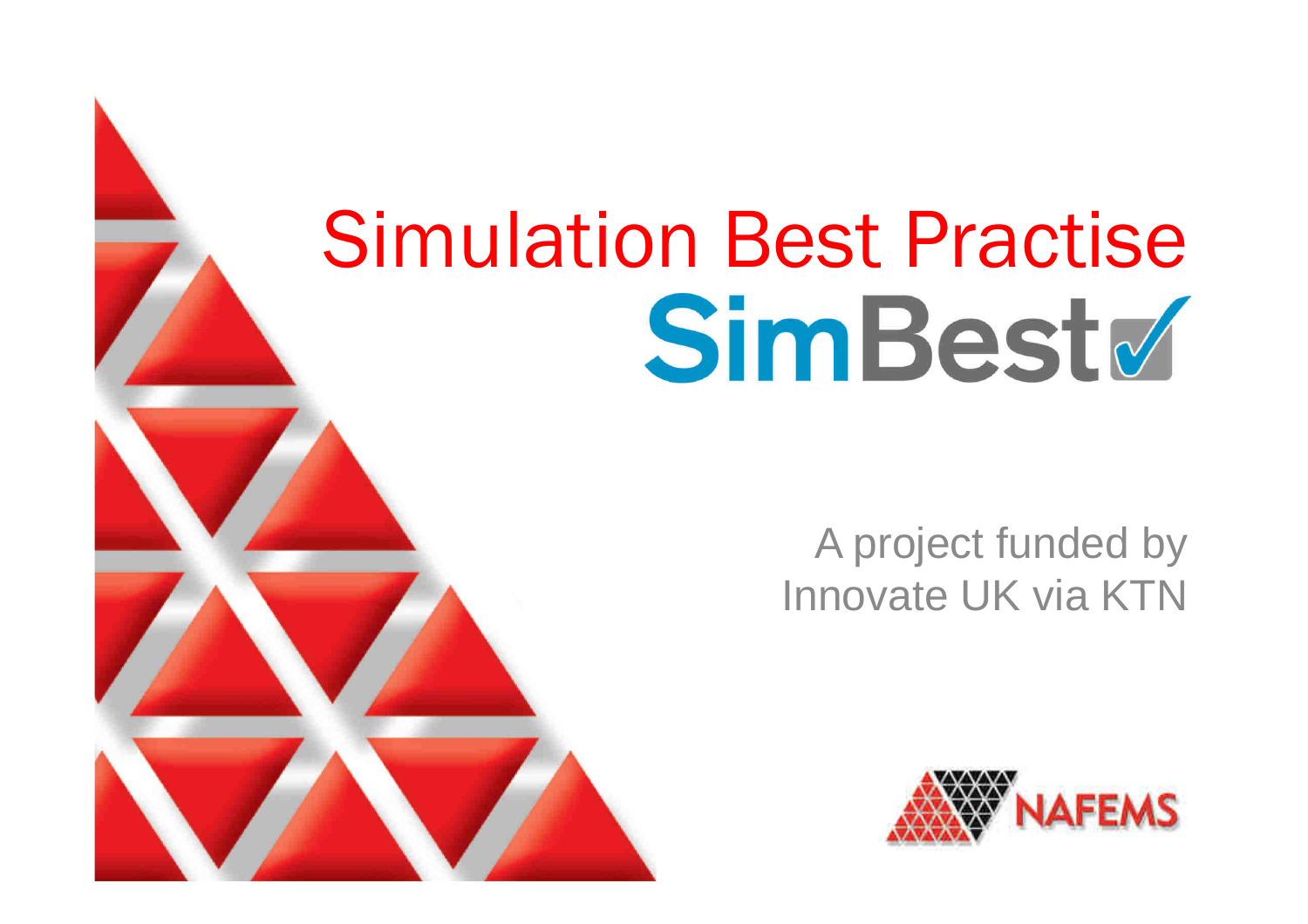### **Reason**

In high value-added manufacturing the use of simulation promises high payback.

However, there are many challenges for companies in order to exploit the use of simulation to its fullest.

Try to facilitate users in their quest to achieve more efficiency savings and competitive advantages in their design and manufacturing activities.

> "For the best return on your money, pour your purse into your head"― Benjamin Franklin





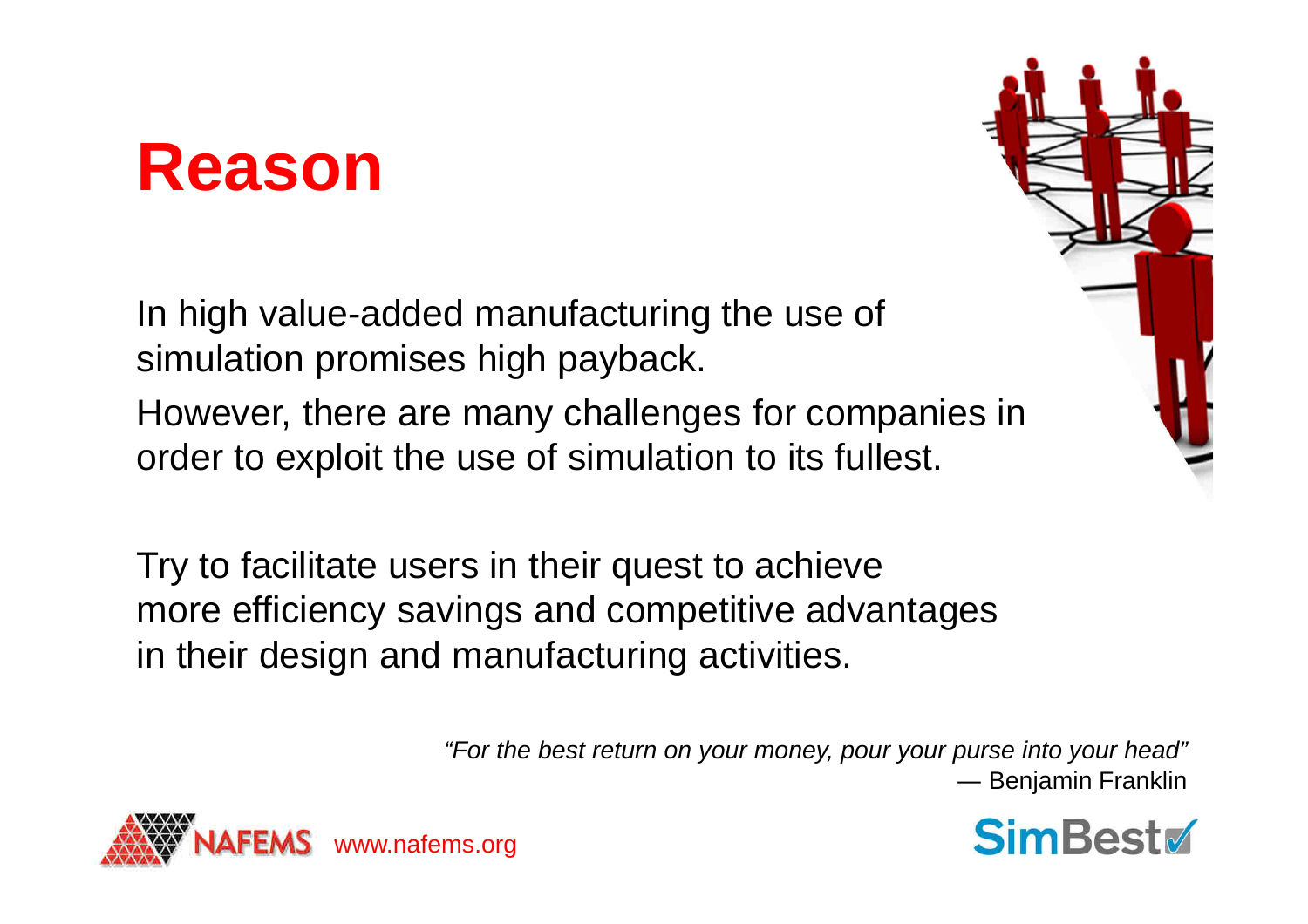### **Objective**

 • enable new and struggling simulation users to learn from experienced users …in sector

…from other sectors

What do I need to learn? How can I learn it? Is sector knowledge available?Is there knowledge in other sectors?

Current state

Little simulation knowledge(new users)



Good simulation knowledge(experienced users)





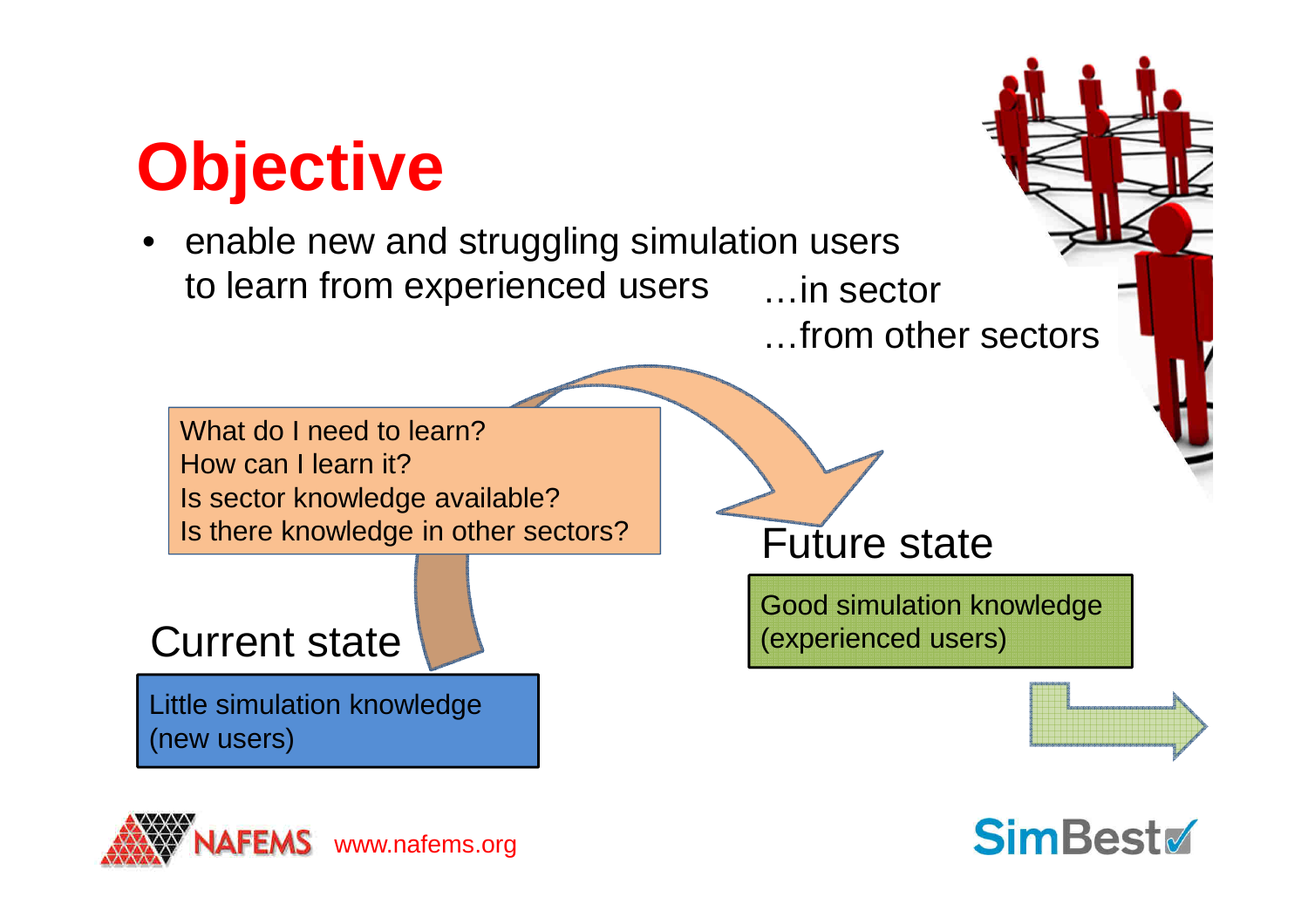### **Objective**

 identify future requirements so that experienced users •can progress in using these tools…in sector

…from other sectors

Solve the key challenges

Future state

What do I need to learn? How can I learn it? Is sector knowledge available?Is there knowledge in other sectors?

#### Current state

Good simulation knowledge(experienced users)



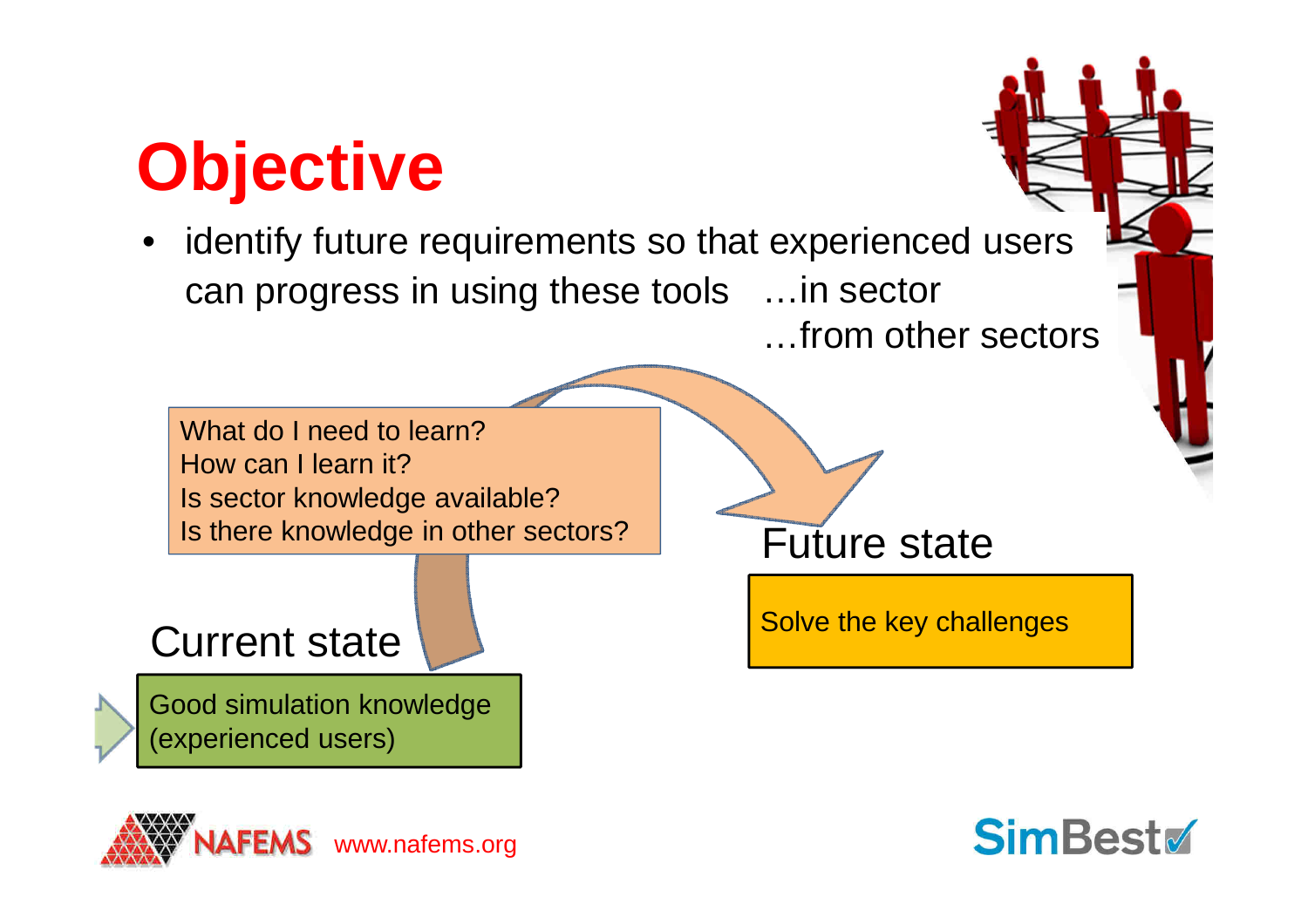### **Deliverables**

- • Define areas where new users can learn from experienced ones,
- •Define learning areas across sectors,
- $\bullet$  Define areas requiring further development to maintain the continual progress of experienced users,
- Create material and packages to encourage the learning process in using simulation:NAFEMS "State-of-Practice", "How to...", "Why do...", case studies, courses

"I am always doing that which I cannot do, in order that I may learn how to do it."― Pablo Picasso

SimBest

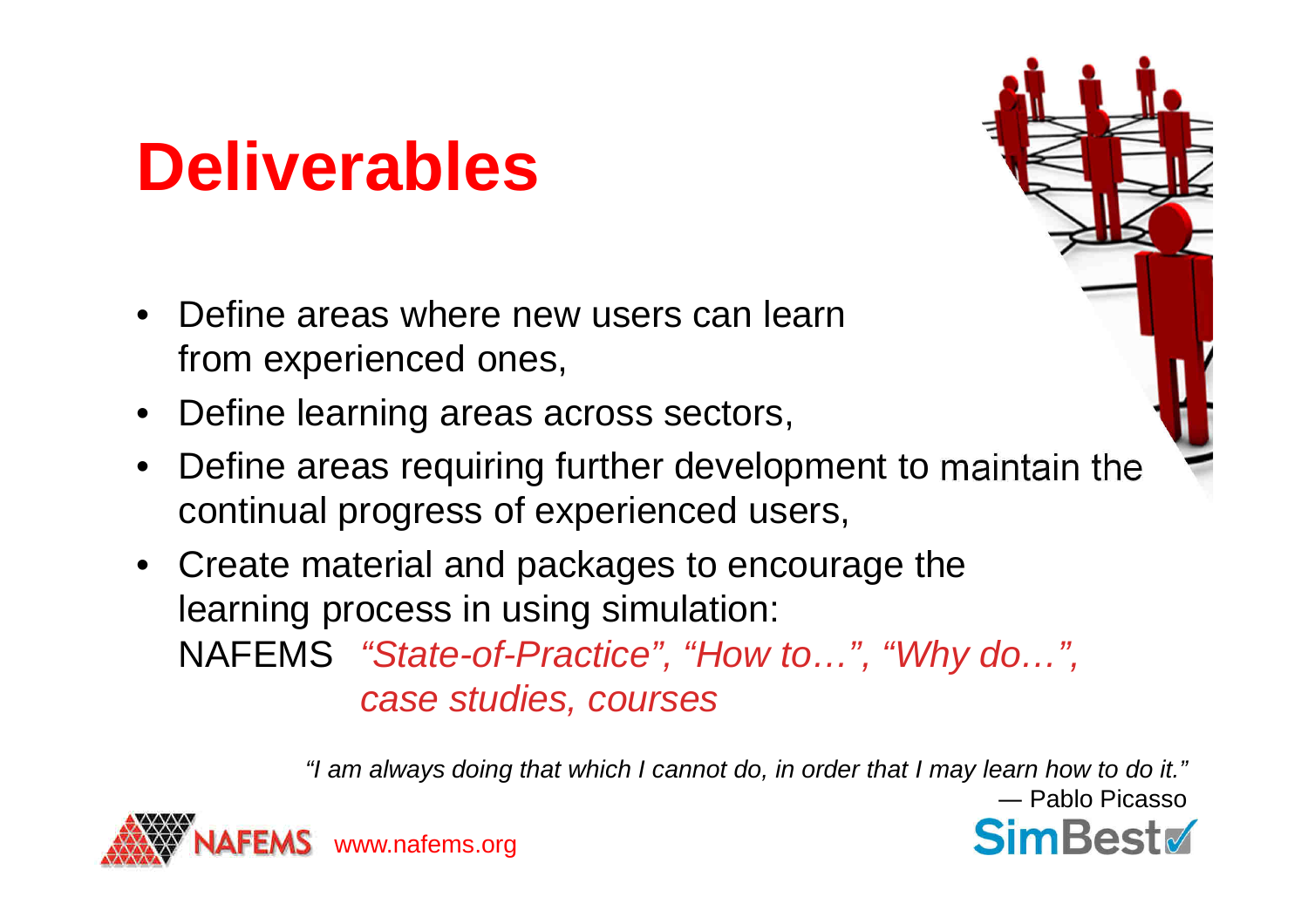### **Sectors**







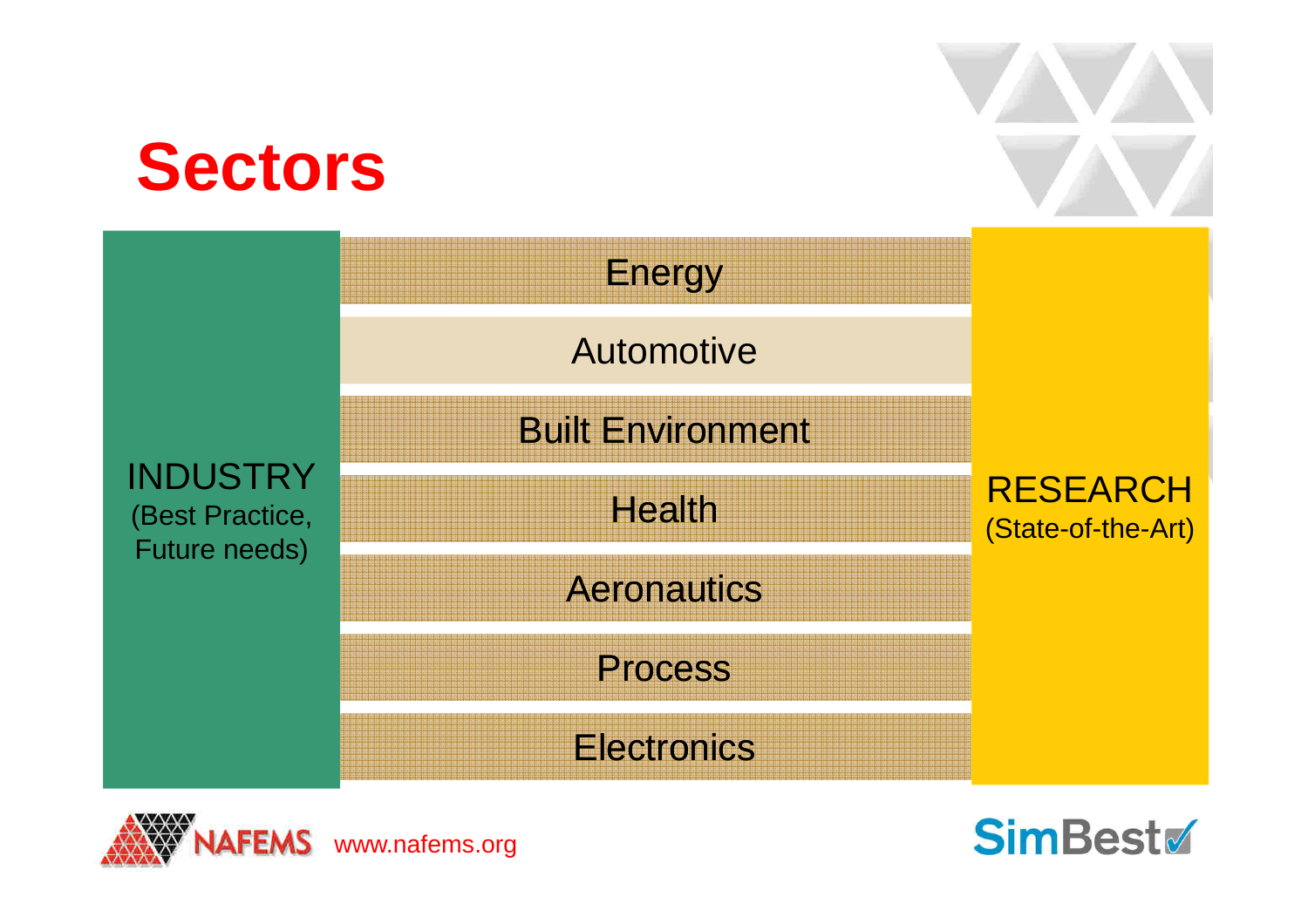### **Technical Topics (all sectors)**

#### Material technologies

 Material combinations such as laminar or other composites (e.g. concrete), cracking, fatigue, new alloys, etc.

#### Coupled & Multi-physics

Multi-disciplinary coupled simulation or multi-physics simulation.

#### Multi-scale

 The integration of detailed models of a wide range of scales (e.g. micro-macro, 1D-2D-3D, detailed+simplistic, etc.)

#### **Optimization**

 Obtaining the best value using an automatic methodology employing mathematic and computational tools and methods.



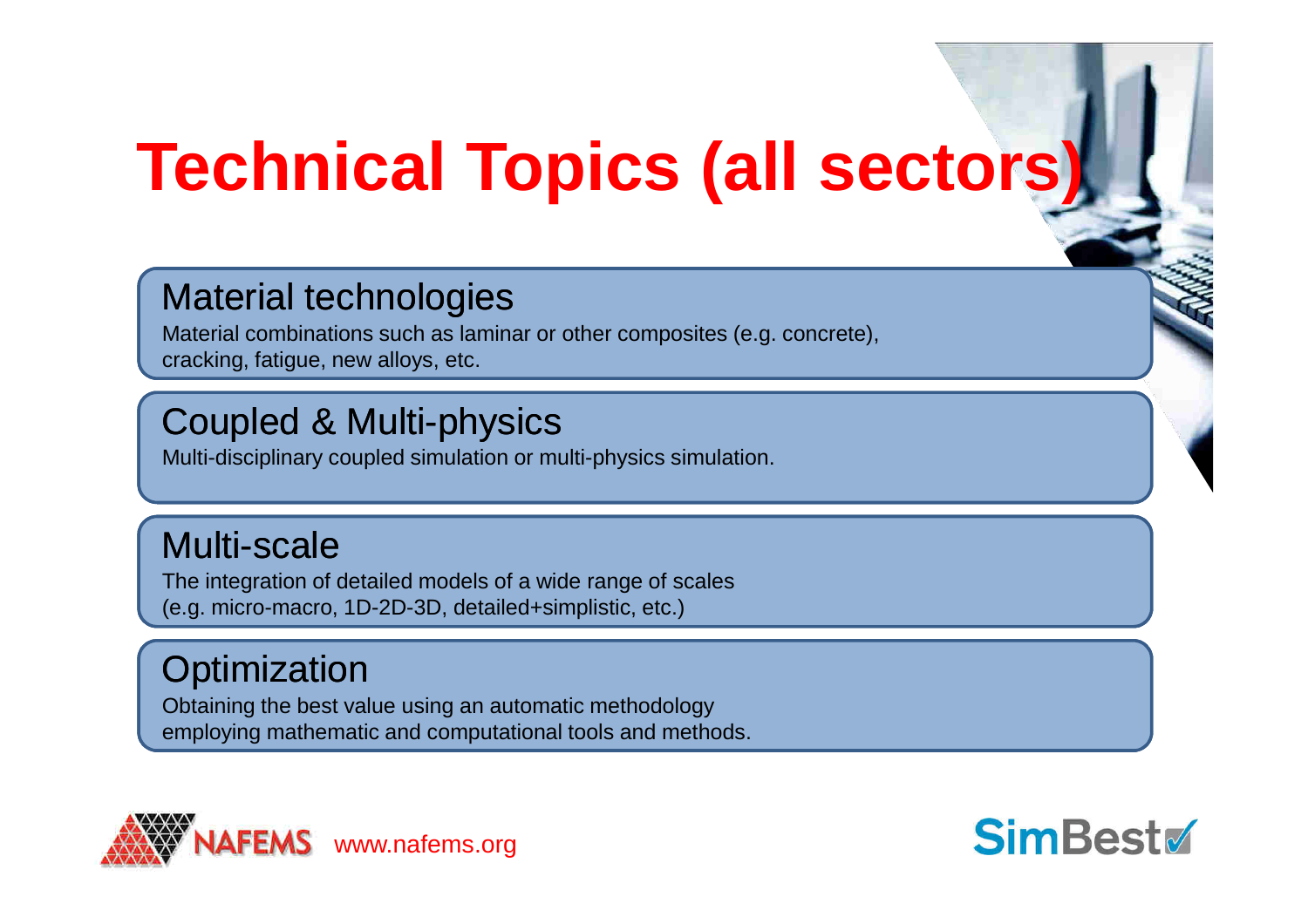## **Technical Topics (all sectors)**

#### High Performance Computing (HPC)

 Use of supercomputers, parallel computer hardware and software, cloud computing, etc. to improve simulation throughput and speed.

#### Uncertainty Quantification (UQ)

 Concerns taking into account the numerous uncertainties affecting the behaviour of physical systems.

#### Verification & Validation (V&V)

 The technologies of determining and quantifying the level of confidence of computer simulation predictions.

#### Simulation Process & Data Management (SPDM)

Technologies and methods to ensure that our knowledge, processes, tools and corporate culture are best placed to take advantage of simulation technology.



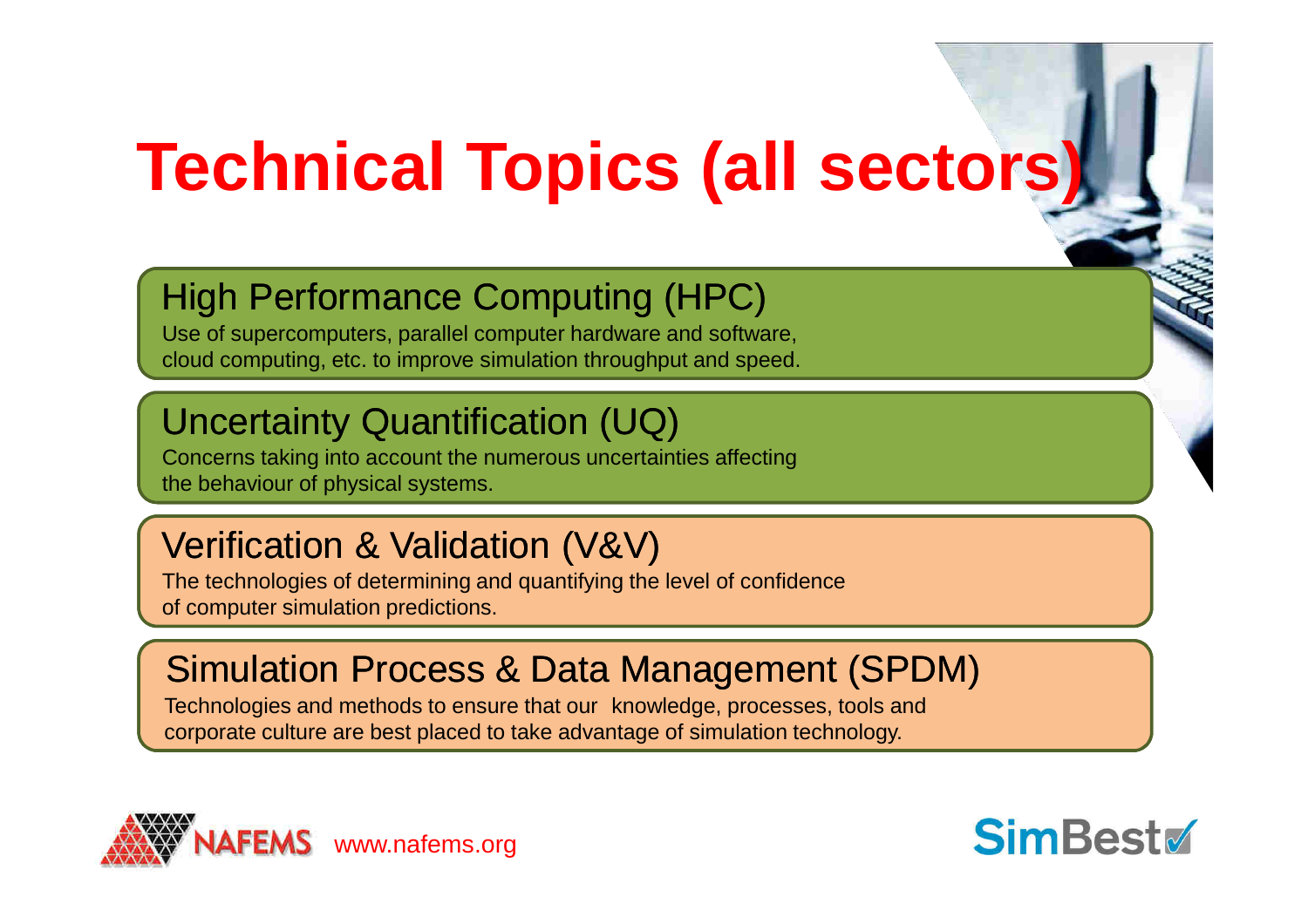### **How?**

#### $\bullet$ **Industrial survey** of 15-20 companies in each sector

- Confirm the key challenges
- Determine 'best practice' & mature technologies
- $-$  Determine future needs

#### • **Academic survey**

- Hatarmına etata<sub>-</sub>r - Determine state-of-the-art
- $-$  Determine sectorial trends and similarities

#### • **Workshops**

– Inductrial  $-$  Industrial + Academic discussion sessions

#### • **Evaluation and Gap analysis**



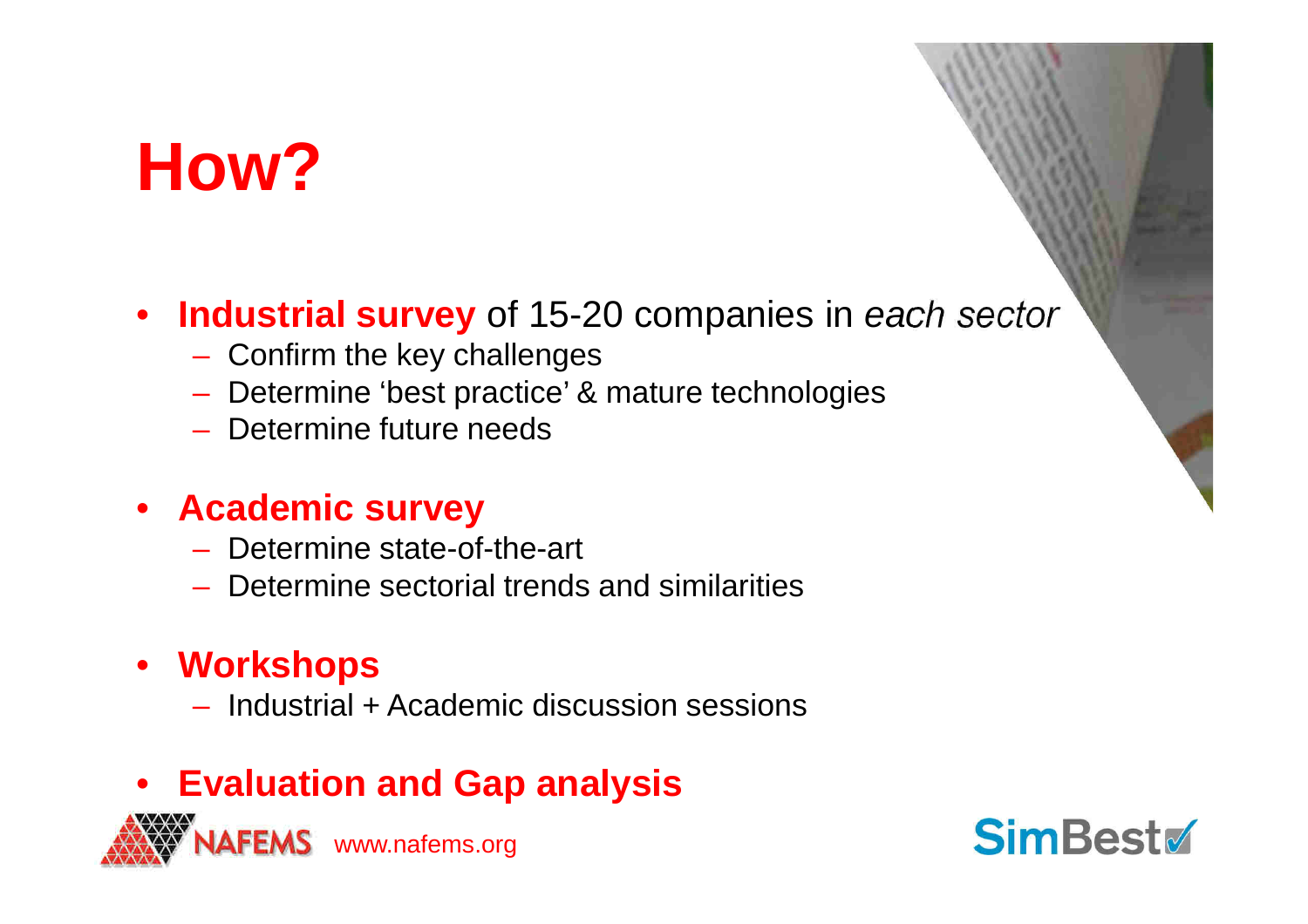### **Who?**

- Partners:
	- $\mathcal{L}_{\mathcal{A}}$  , and the set of the set of the set of the set of the set of the set of the set of the set of the set of the set of the set of the set of the set of the set of the set of the set of the set of the set of th – KTN
		- Arrange Workshops
		- Define "state-of-the-art"
	- $\mathcal{L}_{\mathcal{A}}$  , and the set of the set of the set of the set of the set of the set of the set of the set of the set of the set of the set of the set of the set of the set of the set of the set of the set of the set of th **NAFEMS**
		- Subcontract 6 **consultant Experts** (one for each sector) for survey
		- Define industrial "best practice" and "future needs"
	- $\mathcal{L}_{\mathcal{A}}$  , and the set of the set of the set of the set of the set of the set of the set of the set of the set of the set of the set of the set of the set of the set of the set of the set of the set of the set of th **Alstom Power**
		- Project promoter, general management, results evaluation and mentor
		- Consultant Expert for Energy sector
- Funding:
	- **Innovate UK**





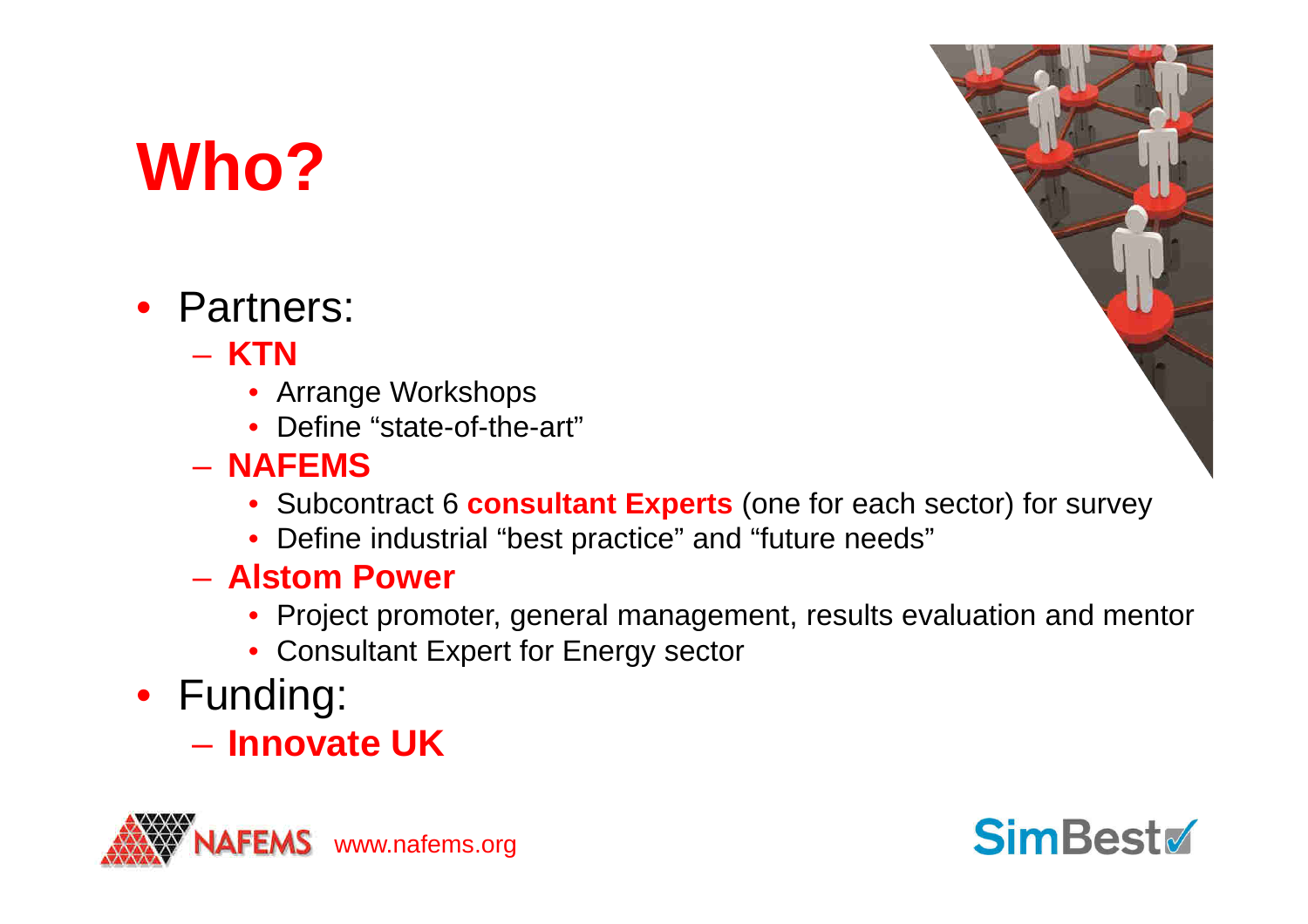### **Sector Experts**

| Energy                   | Nadir Ince                                  | <b>Alstom Power</b>      |
|--------------------------|---------------------------------------------|--------------------------|
| <b>Automotive</b>        | <b>Trevor Dutton</b><br><b>Matt Hieatt</b>  | <b>Dutton Simulation</b> |
| <b>Built Environment</b> | <b>Christ Down</b><br><b>David Deakin</b>   | Wilde Analysis           |
| <b>Health</b>            | Rebecca Bryan<br><b>Philippe Youne</b>      | Smpleware                |
| <b>Aeronautics</b>       | <b>Chis Motton</b>                          | <b>Orderner</b>          |
| <b>Process</b>           | <b>Simon Retes</b><br><b>Chris Robinson</b> | <b>MMLEngineering</b>    |
| <b>Electronics</b>       | Davelairs<br><b>Euro Cordeni</b>            | <b>IDAY</b>              |



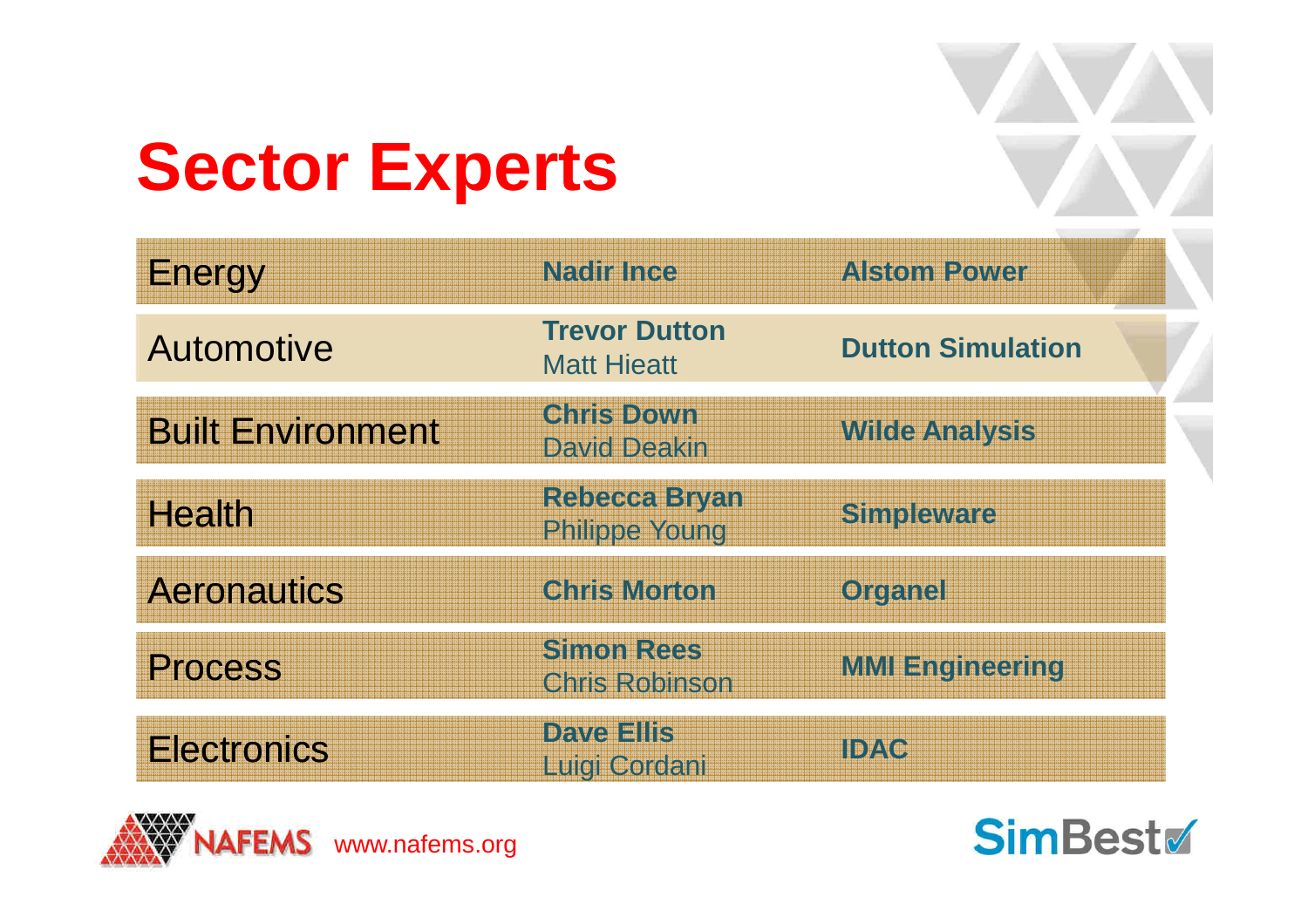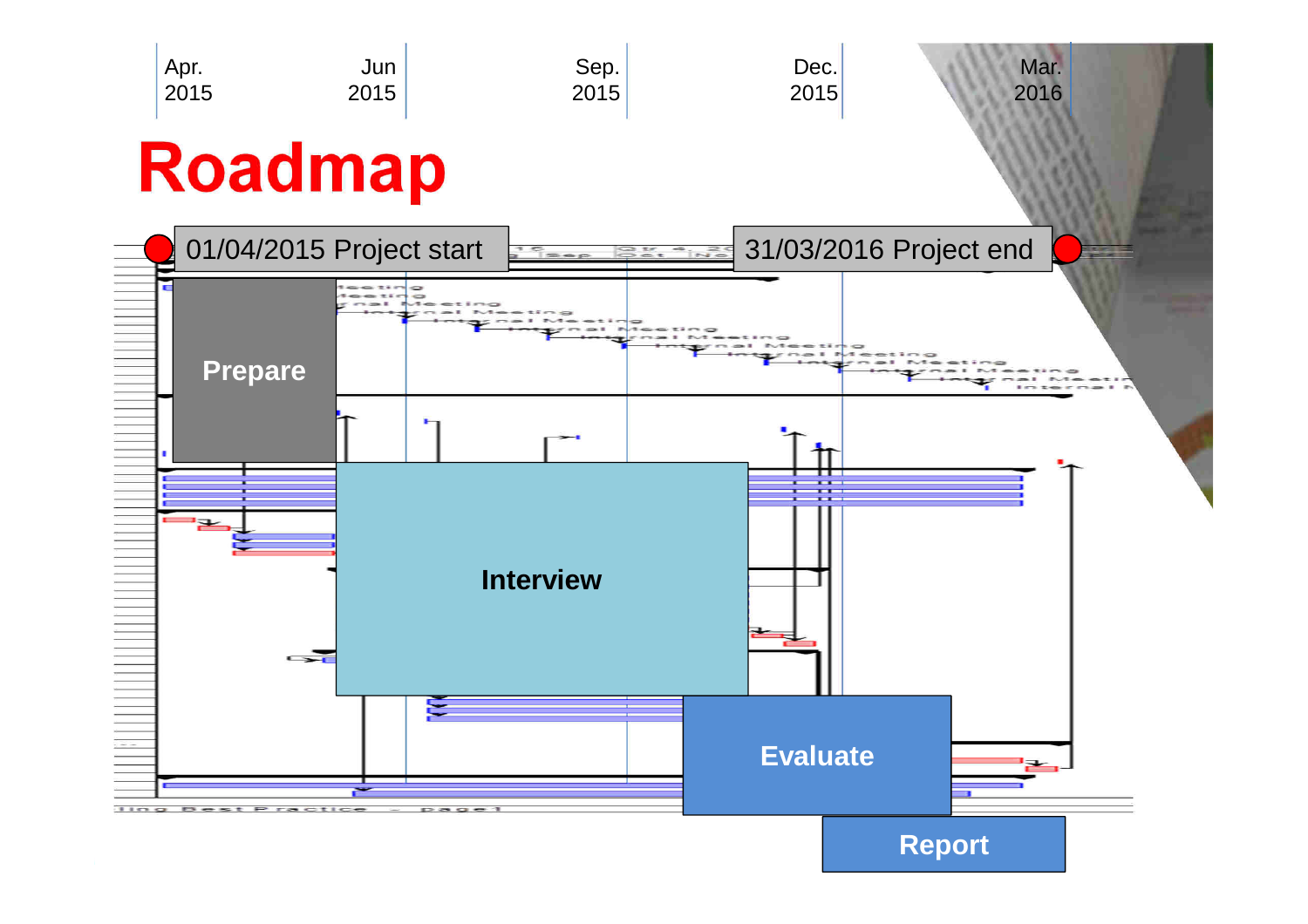### **Interviews**



- •Terms of Engagement document to be signed
- Interviews held under the Chatham House Rule •

CHATHAM

www.chathamhouse.org

When a meeting, or part thereof, is held under the Chatham House Rule, participants are free to use the information received, but neither the identity nor the affiliation of the speaker(s), nor that of any other participant, may be revealed.

•We would like to know:

What your company does best, methodologies, simulation tools in general, how you resolve difficulties and issues, how you maximise simulation usefulness and results,restrictions and how they are overcome, etc.

- •Possible "case studies"
- •About 2 hours



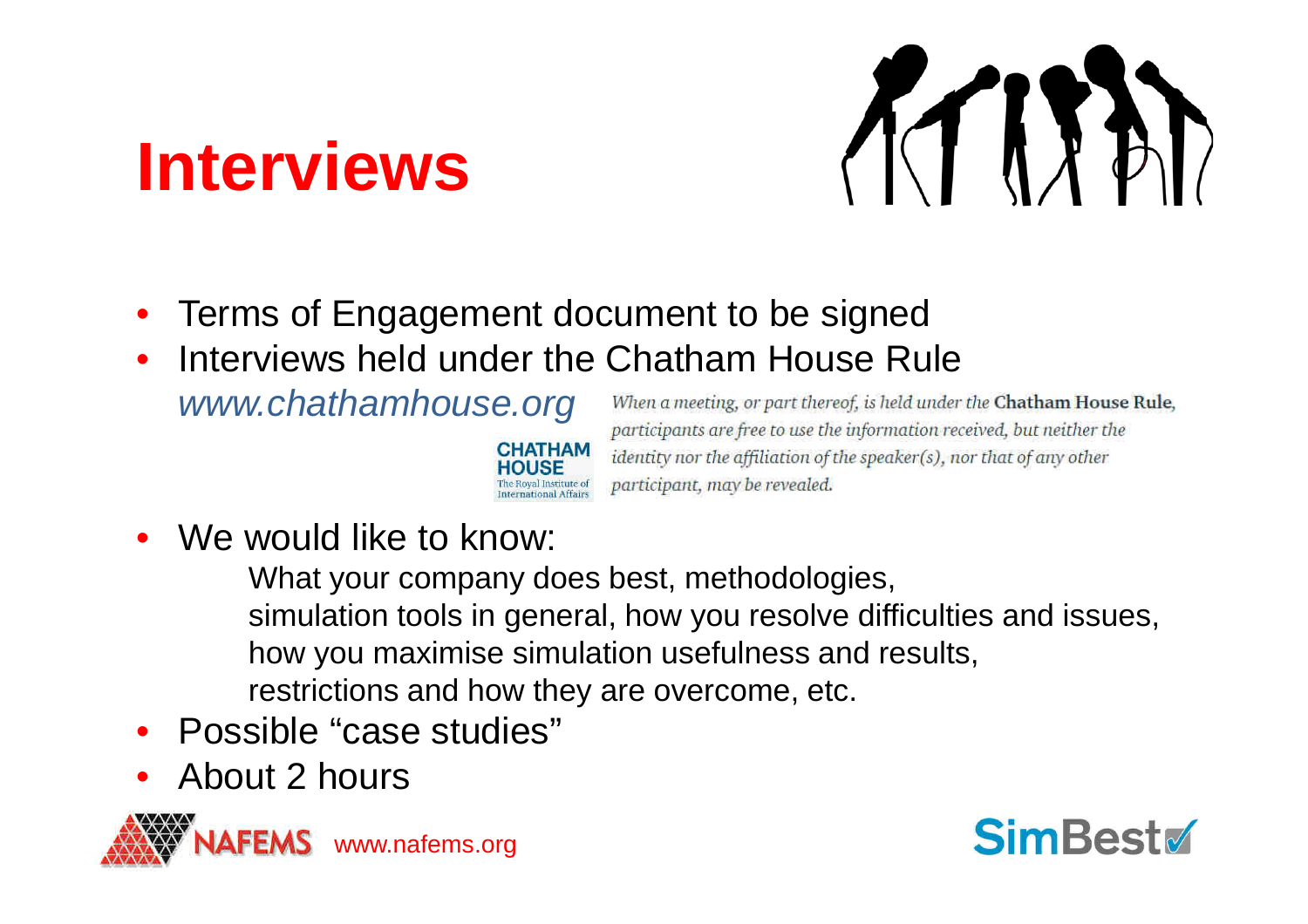## **Use of information**

- • Information discussed and obtained in any form
	- –no confidential information will be disseminated
	- generalised into survey evaluation tables, charts, etc.
	- specific information will be used in non-identifiable and generic form
	- A LIVETE MIN JIII EYHEIN JAVE JAHRILITIIII EHILJIIN JIHEEHE - KTN, NAFEMS and Experts have a signed confidentiality agreement
	- $-$  possibly no identifiable information higher than NAFEMS
- • Case studies
	- to damonel − to demonstrate specific good practice examples<br>− used by signed agreement
	- used by signed agreement
	- Expert and NAFEMS can help to remove confidential information
	- $-$  acknowledgements to be included if required and by agreement



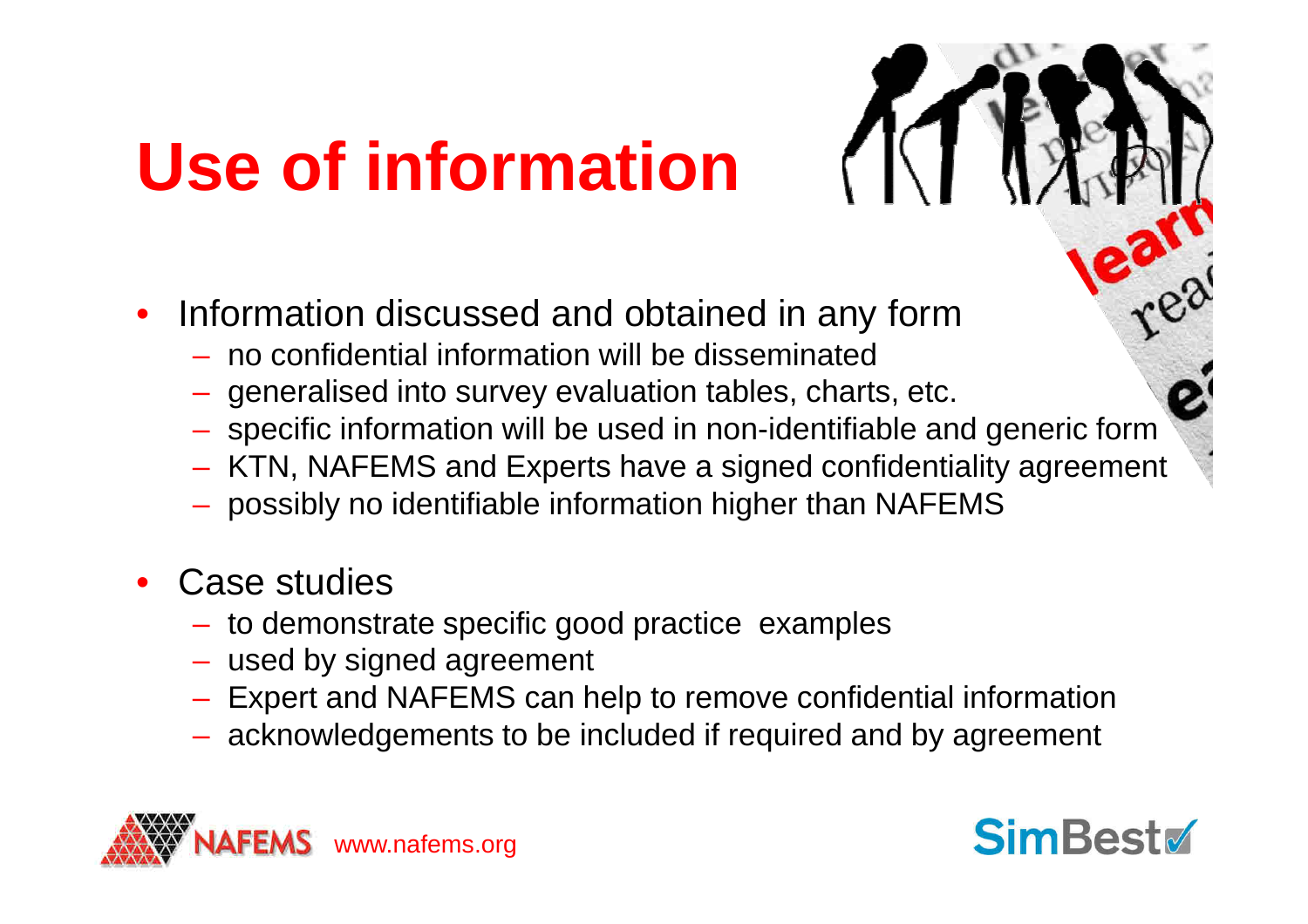### **Post-Interview**

- • Project findings will be supplied
	- can benchmark your company
	- $-$  possibility of Expert coming to discuss
- • Dissemination event in March 2016
	- present project findings
	- $-$  small group discussions with like-minded progressive companies



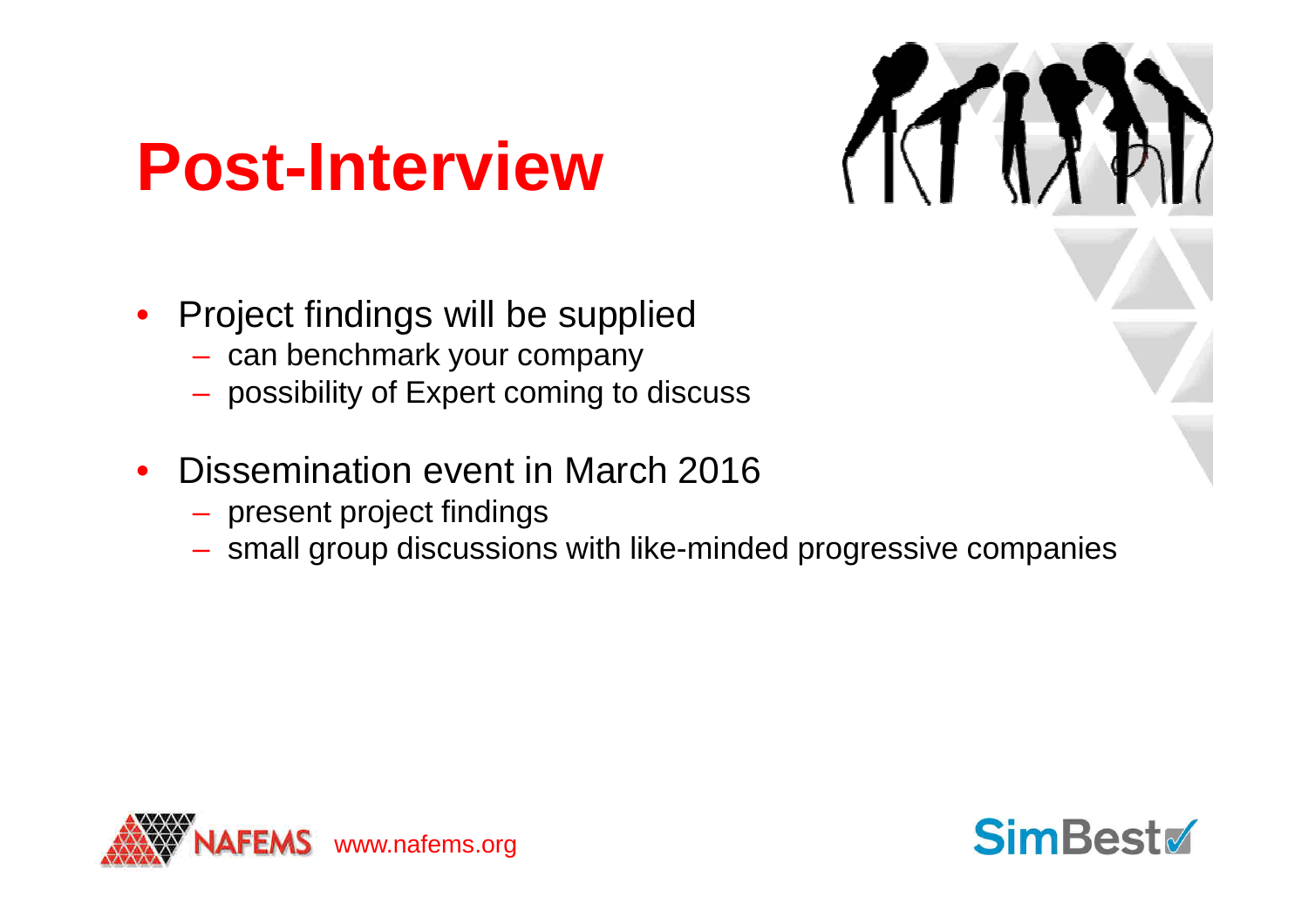# Simulation Best PractiseSimBest

**NAFEMS. The International Association for the Engineering Analysis CommunityFETraining - Your Partner in FEA Training and Consultancy www.fetraining.com**

#### "Wisdom…. comes not from age,but from education and learning"

### ― Anton Chekhov

 (Russian physician, playwright and author considered to be among the greatest writers of short stories ever)